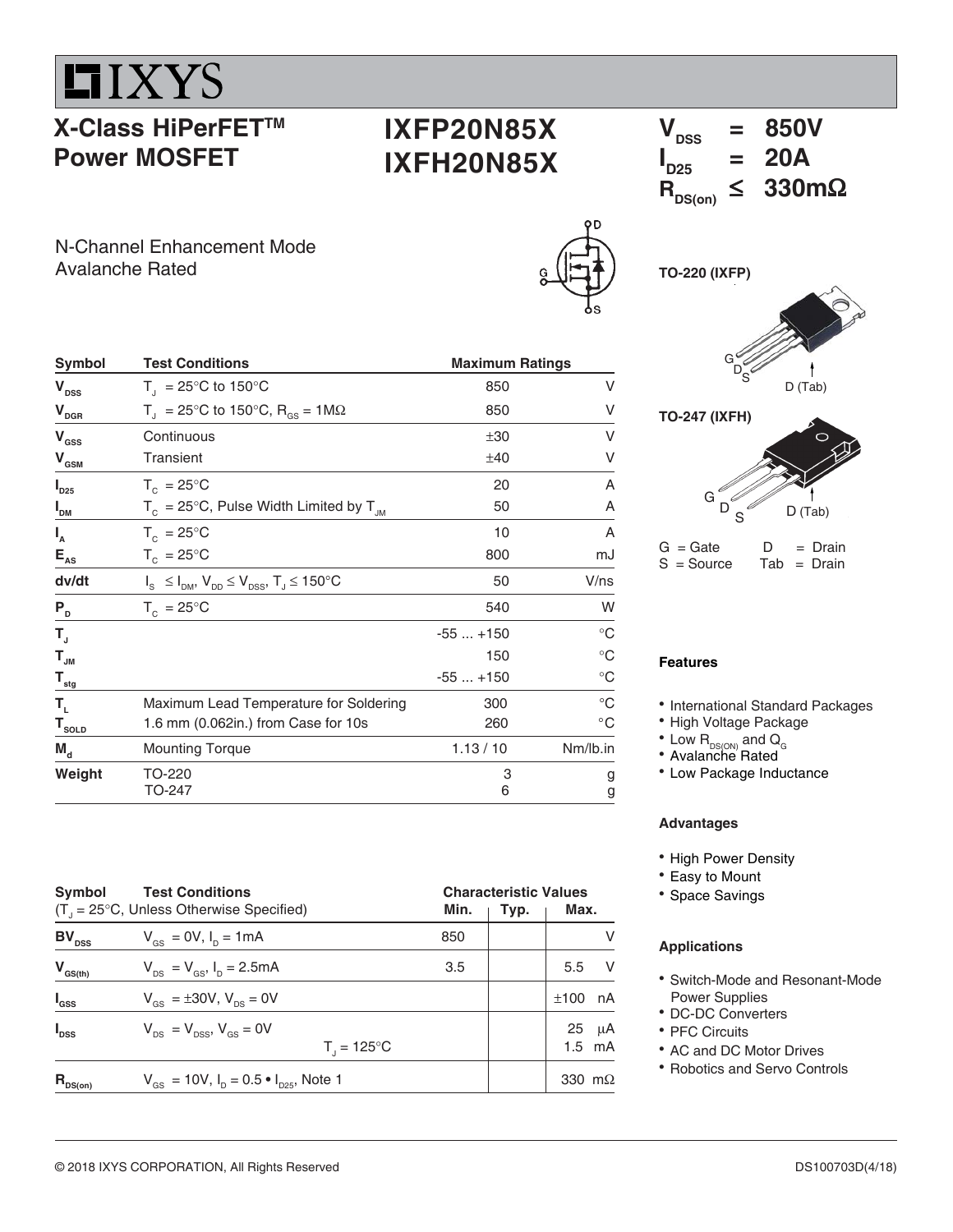# $IIXYZ$

| <b>Test Conditions</b><br><b>Symbol</b>                |                                                                                                                |   | <b>Characteristic Values</b> |               |  |
|--------------------------------------------------------|----------------------------------------------------------------------------------------------------------------|---|------------------------------|---------------|--|
|                                                        | $(T_{\text{d}} = 25^{\circ}C$ , Unless Otherwise Specified)<br>Min.                                            |   | Typ.                         | Max           |  |
| $g_{\rm fs}$                                           | $V_{DS}$ = 10V, $I_D$ = 0.5 $\bullet$ $I_{D25}$ , Note 1                                                       | 6 | 10                           | S             |  |
| $R_{\text{Gi}}$                                        | Gate Input Resistance                                                                                          |   | 0.8                          | Ω             |  |
| $\mathbf{C}_{\mathrm{iss}}$                            |                                                                                                                |   | 1660                         | рF            |  |
| $C_{\rm{oss}}$                                         | $V_{\text{gs}} = 0V$ , $V_{\text{ps}} = 25V$ , f = 1MHz                                                        |   | 1730                         | pF            |  |
| $C_{rss}$                                              |                                                                                                                |   | 24                           | рF            |  |
|                                                        | <b>Effective Output Capacitance</b>                                                                            |   |                              |               |  |
| $\mathbf{C}_{_{\mathrm{o}\left( \mathrm{er}\right) }}$ | Energy related $\sum V_{\rm{gs}} = 0$ V                                                                        |   | 67                           | рF            |  |
| $\mathbf{C}_{_{\mathrm{o(tr)}}}$                       | $\int V_{DS} = 0.8 \cdot V_{DSS}$<br>Time related                                                              |   | 270                          | рF            |  |
| $t_{\text{\tiny d(0n)}}$                               | <b>Resistive Switching Times</b>                                                                               |   | 20                           | ns            |  |
| t,                                                     | $V_{\text{gs}} = 10V$ , $V_{\text{DS}} = 0.5 \cdot V_{\text{DSS}}$ , $I_{\text{D}} = 0.5 \cdot I_{\text{D25}}$ |   | 28                           | ns            |  |
| $\mathbf{t}_{\mathsf{d}(\mathsf{off})}$                |                                                                                                                |   | 44                           | ns            |  |
| $t_{\rm f}$                                            | $R_{\alpha} = 5\Omega$ (External)                                                                              |   | 20                           | ns            |  |
| $\mathbf{Q}_{\text{g(on)}}$                            |                                                                                                                |   | 63                           | nС            |  |
| $Q_{qs}$                                               | $V_{gs}$ = 10V, $V_{DS}$ = 0.5 $\bullet$ $V_{DSS}$ , $I_{D}$ = 0.5 $\bullet$ $I_{D25}$                         |   | 12                           | nС            |  |
| $\mathbf{Q}_{\underline{\mathsf{gd}}}$                 |                                                                                                                |   | 26                           | nС            |  |
| $\mathbf{R}_{\text{thJC}}$                             |                                                                                                                |   |                              | 0.23 °C/W     |  |
| $R_{\text{thcs}}$                                      | TO-220                                                                                                         |   | 0.50                         | $\degree$ C/W |  |
|                                                        | TO-247                                                                                                         |   | 0.21                         | $\degree$ C/W |  |

#### **Source-Drain Diode**

| <b>Symbol</b>                                                           | <b>Test Conditions</b><br>$(T1 = 25°C$ , Unless Otherwise Specified) | Min. | <b>Characteristic Values</b><br>Max<br>Typ. |     |                                 |  |
|-------------------------------------------------------------------------|----------------------------------------------------------------------|------|---------------------------------------------|-----|---------------------------------|--|
| $I_{s}$                                                                 | $V_{\text{gs}} = 0V$                                                 |      |                                             | 20  | A                               |  |
| $I_{\rm SM}$                                                            | Repetitive, pulse Width Limited by $T_{\text{JM}}$                   |      |                                             | 80  | A                               |  |
| $\mathbf{V}_{_{\mathrm{SD}}}$                                           | $I_{\rm E} = I_{\rm s}$ , $V_{\rm cs} = 0V$ , Note 1                 |      |                                             | 1.4 | v                               |  |
| $\mathbf{t}_{\rm{rr}}$<br>$\mathbf{Q}_{_{\mathsf{RM}}}$<br>$I_{\rm RM}$ | $I_{F} = 20A$ , -di/dt = 100A/µs<br>$V_p = 100V$                     |      | 190<br>1.6<br>16.5                          |     | ns<br>$\mu$ C<br>$\overline{A}$ |  |

Note 1. Pulse test,  $t \le 300 \mu s$ , duty cycle,  $d \le 2\%$ .

IXYS Reserves the Right to Change Limits, Test Conditions, and Dimensions.

| IXYS MOSFETs and IGBTs are covered                                                                |  | 4.835.592  4.931.844  5.049.961  5.237.481  6.162.665 |                                                         | 6.404.065B1 | 6.683.344 | 6.727.585             | 7.005.734B2 7.157.338B2 |  |
|---------------------------------------------------------------------------------------------------|--|-------------------------------------------------------|---------------------------------------------------------|-------------|-----------|-----------------------|-------------------------|--|
| by one or more of the following U.S. patents: 4,860,072 5,017,508 5,063,307 5,381,025 6,259,123B1 |  |                                                       |                                                         | 6.534.343   |           |                       |                         |  |
|                                                                                                   |  |                                                       | 4.881.106  5.034.796  5.187.117  5.486.715  6.306.728B1 | 6.583.505   | 6.710.463 | 6.771.478B2 7.071.537 |                         |  |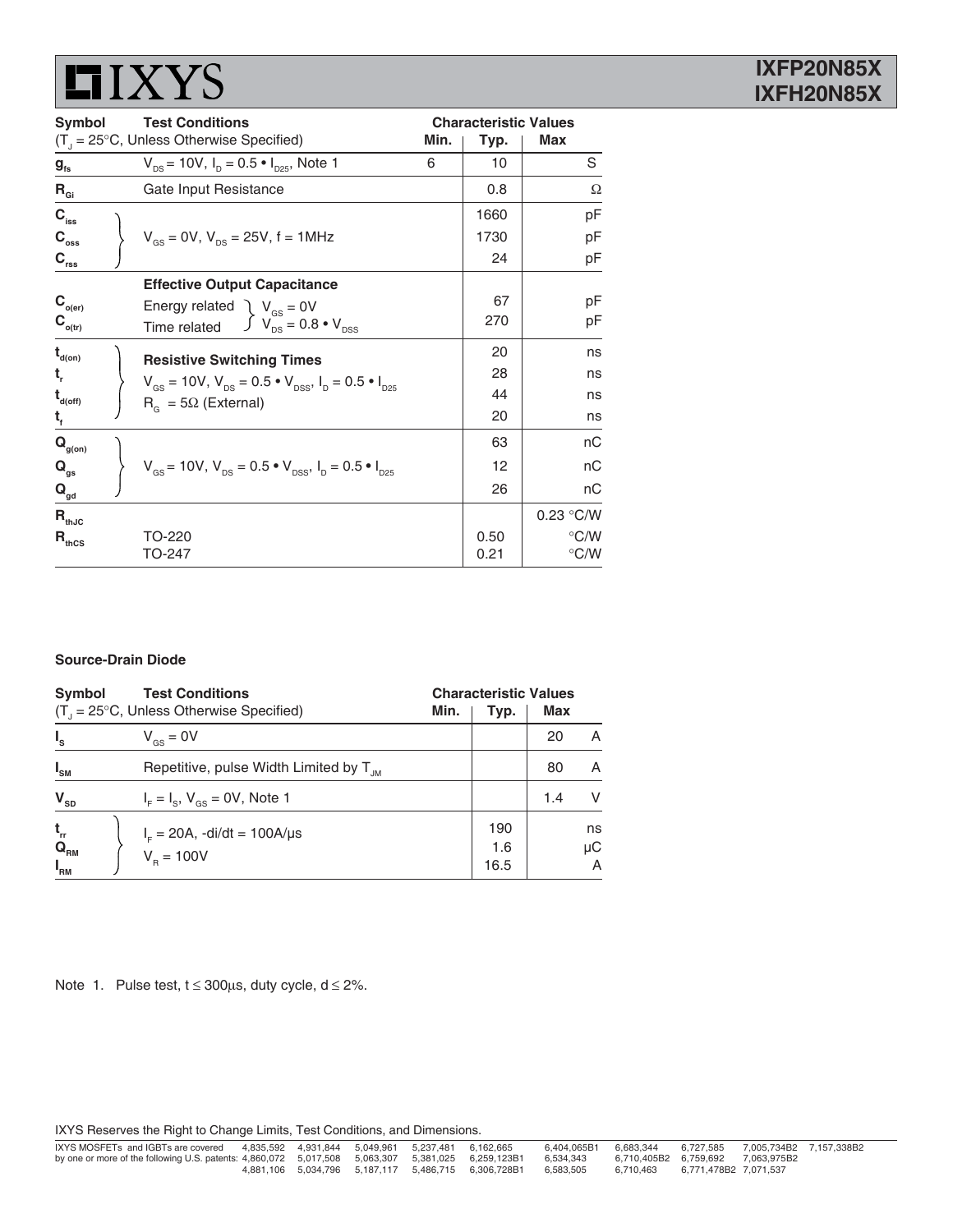

## **IXFP20N85X IXFH20N85X**

T<sub>J</sub> - Degrees Centigrade



I<sub>D</sub> - Amperes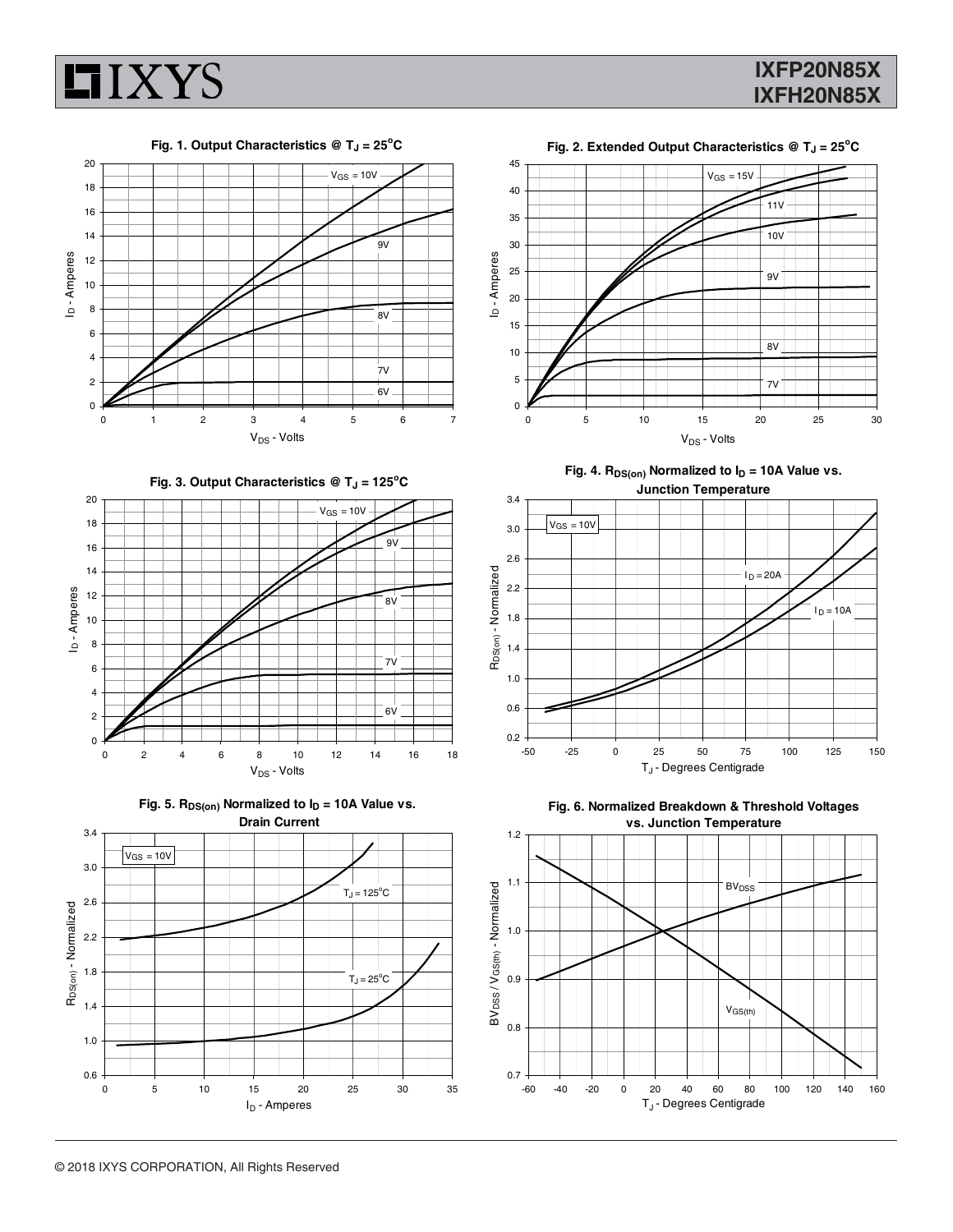

### **IXFP20N85X IXFH20N85X**

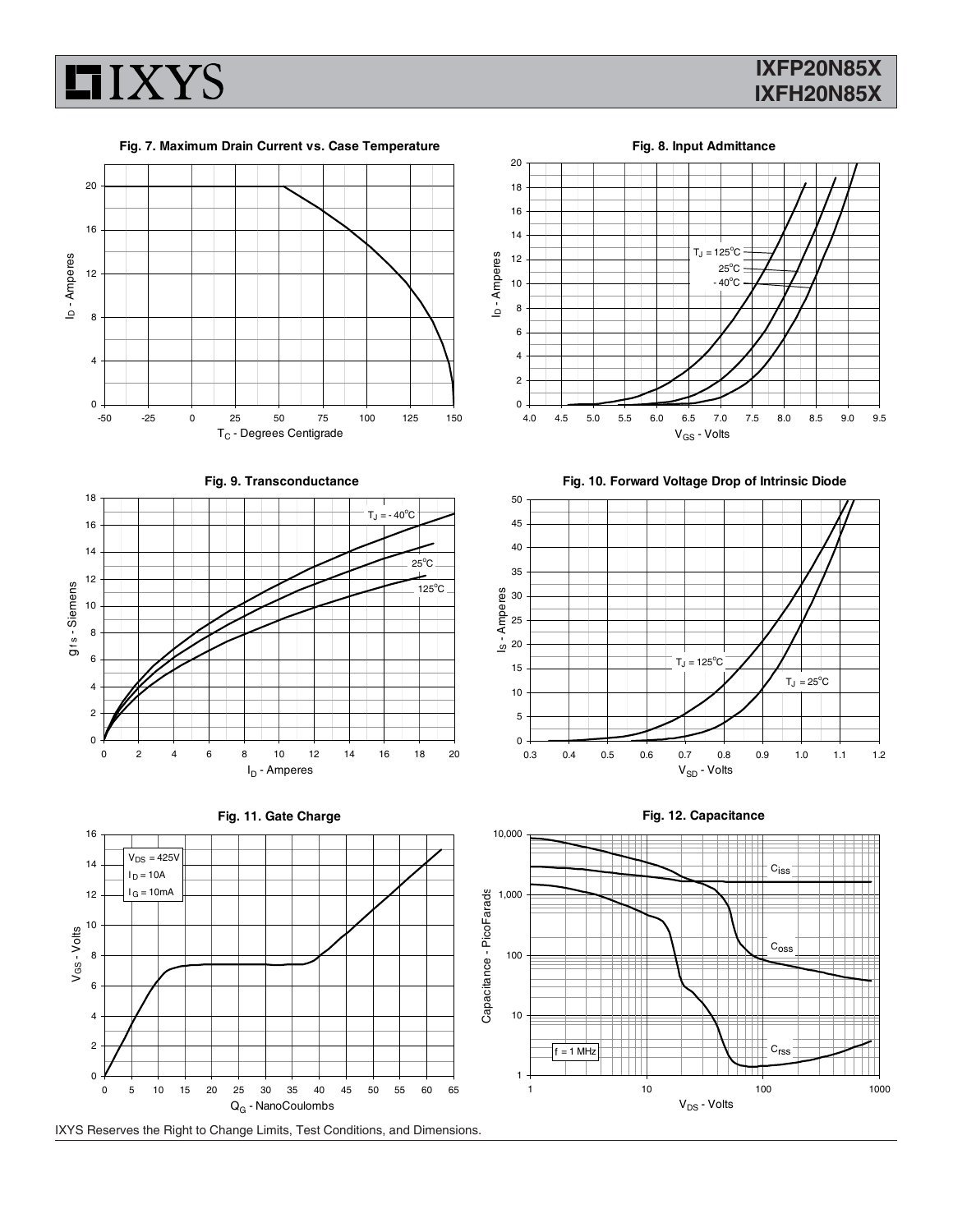

## **IXFP20N85X IXFH20N85X**